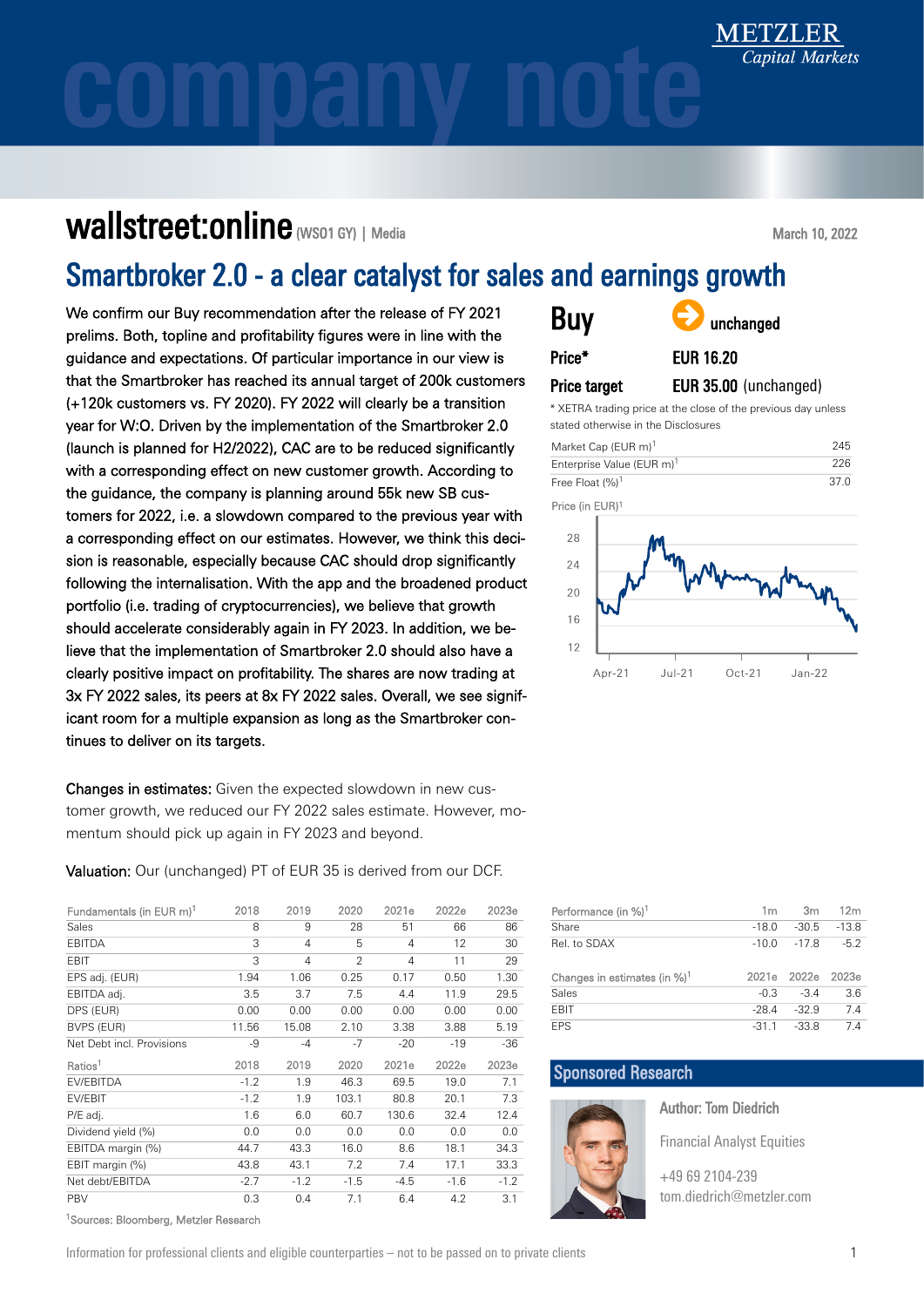## Preliminary FY 2021 Results & FY 2022 Guidance

This week, Wallstreet:online released preliminary FY 2021 results and its outlook for FY 2022. Key highlights were the following:

**METZLER** 

Capital Markets

- Sales in FY 2021 grew by 82% y-o-y to EUR 51.4m completely in line with our expectations (M'e: EUR 51.6m). Momentum in H2/21 further improved vs. the first half of the year (H1/21: EUR 24m vs. H2/21: EUR 28m).
- Both segments contributed to the ongoing growth: The Social & Media segment in FY 2021 grew organically by 32% y-o-y to EUR 35m - also driven by a strong growth of 16% y-o-y in the number of page impressions. Sales in the Transactions segment came in at EUR 16m which corresponds to y-o-y growth of the Smartbroker of 142%.
- With 200k customers at the end of the year, the Smartbroker has reached its FY target. Recent momentum of Smartbroker operations should also remain strong, among others driven by the high volatility in the markets (resulting in a higher number of trades per customer).
- EBITDA pre customer acquisition costs came in at EUR 17.5m (margin of 34%), also completely in line with the guidance (EUR 16.5-18.5m) and our expectations.
- Group EBITDA of EUR 4.4m (margin of 8.5%) was below our expectations (M'e: EUR 5.9m) as customer acquisition costs (related to the Smartbroker) were slightly higher than initially assumed (EUR 13.1m in FY 2021).
- In a nutshell, FY 2021 results came in at no surprise and were in line with the guidance and our estimates.

| ----                                   |                   |                | <b>Reported</b> |              |                     |                                   |                     |                            |
|----------------------------------------|-------------------|----------------|-----------------|--------------|---------------------|-----------------------------------|---------------------|----------------------------|
|                                        | H <sub>1/20</sub> | H1/21          | H2/21           | <b>FY/21</b> | FY 2021<br>quidance | <b>Metzler</b><br><b>FY 2021e</b> | FY 2022<br>quidance | <b>Metzler</b><br>FY 2022e |
| <b>Sales</b>                           | 15                | 24             | 28              | 51           | 45-50               | 52                                | 62-67               | 66                         |
| Growth y-o-y (in %)                    | n/a               | 57             | n/a             | 82           | 61-79               | 83                                | $21 - 30$           | 28                         |
| thereof Social & Media                 | 12                | 17             | 18              | 35           | 27-30               | 31                                | 35-38               | 37                         |
| Growth y-o-y (in %)                    | n/a               | 40             | n/a             | 32           | $-3.5 - 7.1$        | 12                                | $(2) - 6%$          | 4                          |
| thereof SB & CT                        | 3                 | 7              | 9               | 16           | 18-20               | 20                                | $27-29$             | 29                         |
| Growth y-o-y (in %)                    | n/a               | 127            | n/a             | n/a          | n/a                 | n/a                               | 68-84               | 80                         |
| <b>EBITDA pre SB CAC</b>               | 5                 | $\overline{9}$ | 9               | 18           | 16.5-18.5           | 18                                | $16-18$             | 18                         |
| Margin %                               | 30                | 38             | 31              | 34           | 37                  | 35                                | $26-27$             | 28                         |
| <b>EBITDA post SB CAC</b>              | 1                 | 1              | 3               | 4            | $4-6$               | 6                                 | $10-12$             | 12 <sub>2</sub>            |
| Margin %                               | 9                 | 5              | 12              | 9            | $9 - 12$            | 11                                | $16 - 18$           | 18                         |
| Source: Metzler Research, company data |                   |                |                 |              |                     |                                   |                     |                            |

#### FY 2021 results in line with the company guidance ELID<sub>m</sub>

**FY 2022 Guidance:** The company is quiding for sales of between EUR 62m and EUR 67m (y-o-y growth of between 21%-30%) in combination with a Group EBITDA of between EUR 10m and 12m (margin between 16% and 18%). The company is planning for customer acquisition costs of "only" EUR 6m, hence, clearly below the FY 2021 figure (FY 2021: EUR 13m) – which is a strategic decision. Given the ongoing implementation of the new Smartbroker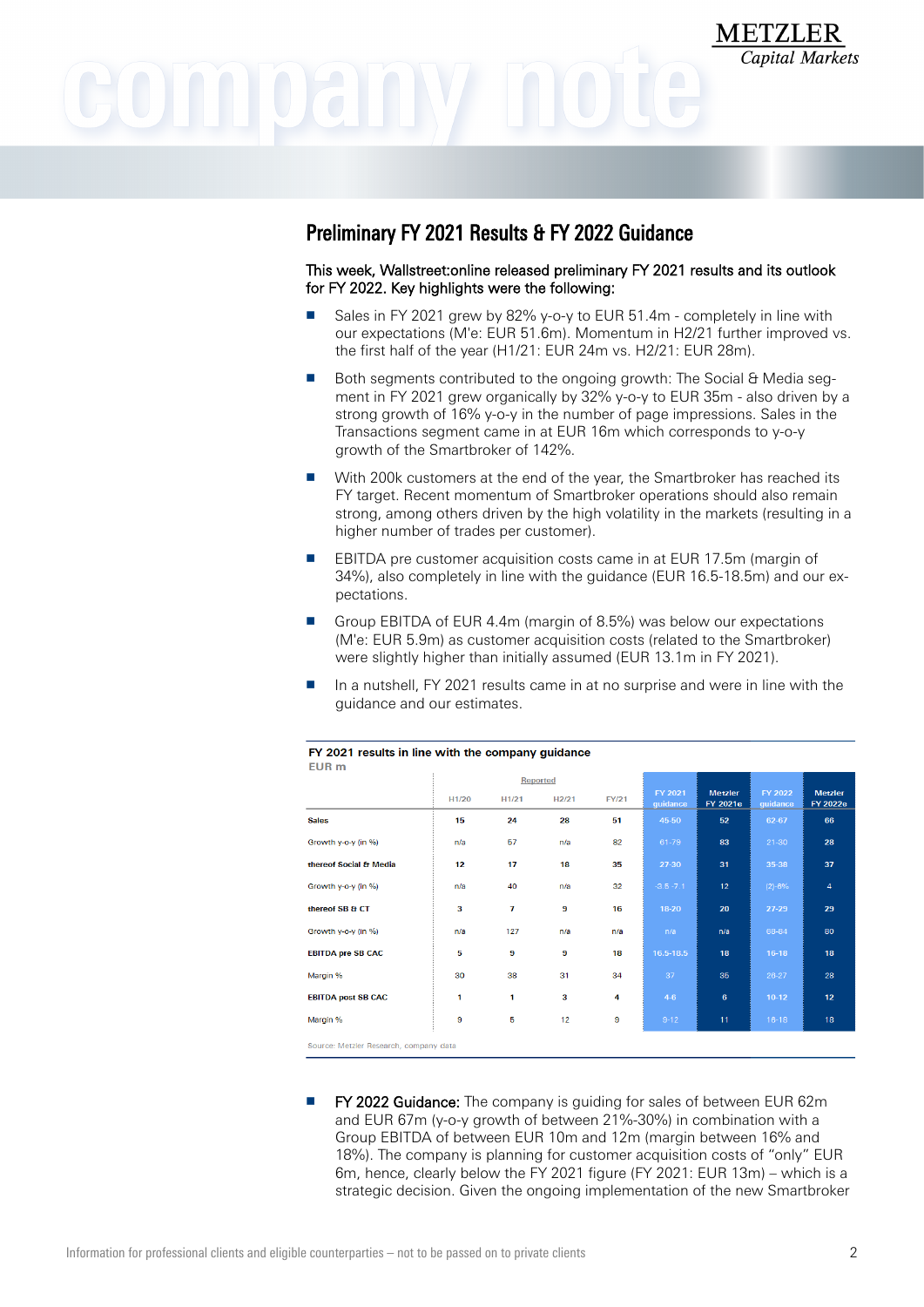# **METZLER**

2.0 platform including the own app (launch of the new internal platform is planned for H2/2022), the company now decided to slow down marketing for the Smartbroker, as the customer acquisition costs with the new internal platform will be significantly lower. Accordingly, W:O expects a deceleration of new Smartbroker customers in 2022 (FY 2022 guidance: +55k new accounts vs. 120k in FY 2021).

Capital Markets

We were clearly more optimistic regarding new customer growth (M'e old: +90k new Smartbroker customers in FY 2022). However, we understand the decision to focus first on the implementation of the new internal platform and only then to intensify the acquisition of new customers again. In addition, while FY 2022 will be a transitional year, Smartbroker 2.0 should enable the Group to considerably accelerate growth in FY 2023 and beyond. The healthy net cash position of around EUR 20m as of FY 2021 should provide a solid base to boost new customer growth of the Smartbroker in H2/22 and 2023.

## Conference Call Highlights

The company also hosted a conference call. We highlight the following topics:

- **Current Trading:** According to the management, momentum remained strong in the first weeks/months of the year. High volatility in the markets results in a higher number of trades per customer of which the Smartbroker is benefiting from. Smartbroker operations are therefore even slightly above company budget at the moment. Operations in the Social & Media business continue to progress well and are fully on track.
- **Smartbroker new customers:** As described, the management expects a slowdown in terms of new customers in 2022. However, after the successful launch of Smartbroker 2.0, a significant acceleration should occur again. Management is confident that in 2023 at least as many customers can be acquired as in 2021 ("120k or even more").



Sources: Company Data, Metzler Research

Customer acquisition Smartbroker 1.0 vs. Smartbroker 2.0: Based on the app and the expanded product range, a broader target group can be addressed. On the other hand, the internally developed Smartbroker 2.0 platform can also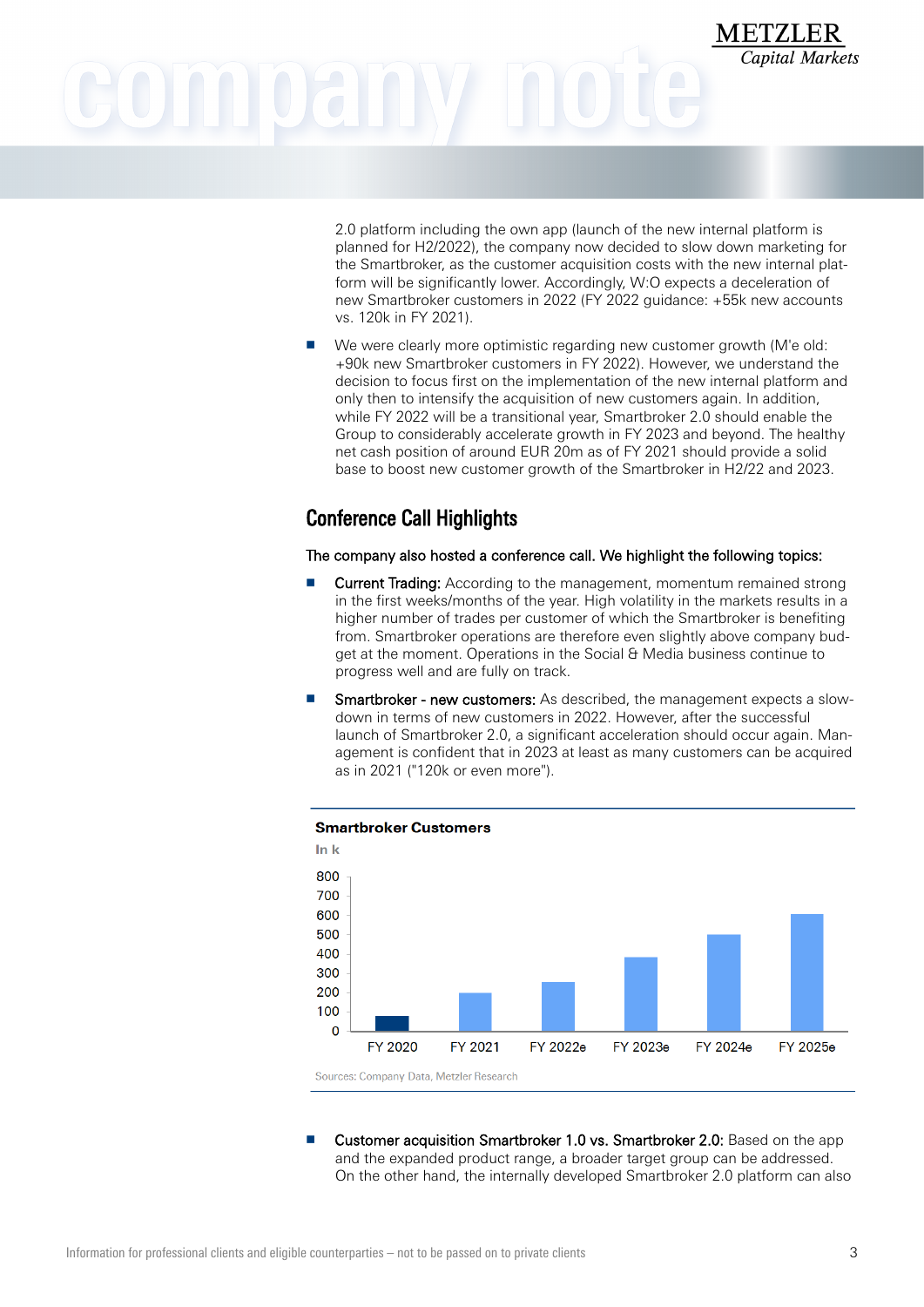# **METZLER**

be better networked with the company's own media portals. Management estimates that with the introduction of the new platform, customer acquisition costs can be reduced by 20% to 30%.

Capital Markets

Trading of cryptocurrencies: Management highlighted the strong interest in cryptocurrency trading in recent years and believes that this trend will continue. For this reason, Smartbroker 2.0 will also offer customers the opportunity to trade in cryptocurrencies. Management sees a high growth potential in this area in the future.

## Smartbroker 2.0 - strong impact on topline and profitability

## In yesterdays conference call, management gave an introduction into Smartbroker 2.0:

Smartbroker 2.0 will offer its customers an app as well as a complete redesign of the desktop application which according to management will considerably increase the customer experience. In addition, the opening of a new securities account will be in-sourced (Smartbroker will have an own customer service team) and can also be processed completely digitally by new customers - which is a significant simplification and acceleration of the process. Furthermore, the new Smartbroker 2.0 platform will also feature an expanded product range, e.g. Smartbroker 2.0 will also offer customers the opportunity to trade in cryptocurrencies (the integration of CFDs is also planned).

The development of the new platform and the internalisation will also allow the company to map more processes in the brokerage value chain in the future. Currently, the Smartbroker is "only" offering frontend web services - this will be extended to a frontend app, a transaction & data platform as well as a securities account system - see details in the graphic below:

## **Value chain of Smartbroker 2.0**



Source: Company data

We also found the subsequent remarks by the CFO on the financial impact of Smartbroker 2.0 interesting - the significantly broader coverage of the value chain should also be increasingly reflected in the Smartbroker's KPIs: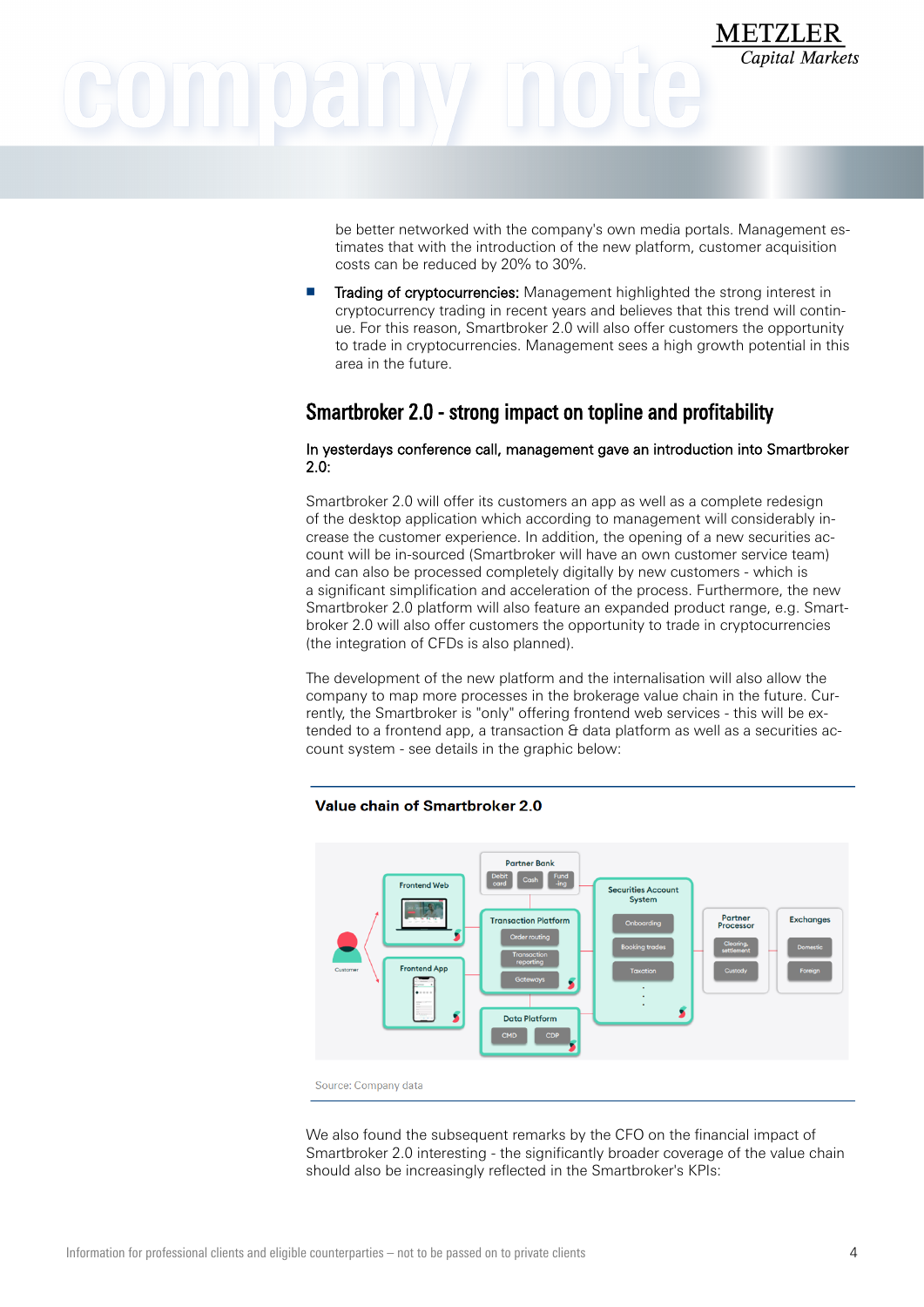- Impact on Sales: The introduction of the app and the broader product range should significantly accelerate the number of new customers again. In addition, the number of trades per customer is expected to further increase. The revenue per trade should also grow, as the revenue no longer has to be shared with the external partner. This combination should lead to significantly higher Group sales figures from 2023 and beyond.
- Impact on Profitability: The introduction of the Smartbroker 2.0 should reduce customer acquisition costs - this is made possible by a broader target group and the increasing networking between the portals and the Smartbroker. In addition, the costs per trade should also decrease due to internalisation. Overall, profitability should improve considerably following the launch.

The impact on these KPI's has not yet been precisely quantified. However, due to the fundamental changes regarding the Smartbroker, a new "Vision 2026" is to be published this year according to the management. At that time, we also expect more detailed information on the aforementioned figures.

## Valuation – both absolute and relative valuation point to upside for the shares

Our target price is derived from our DCF model with a forecasting period until FY 2028. We believe that this is the best approach to reflect the continuous growth over the next years and the margin potential driven by the high scalability of the wallstreet:online business model. Our PT of EUR 35 remains unchanged.

In general, our DCF valuation includes 3 stages. Phase I includes our detailed estimates starting from FY 2021e to FY 2025e. Phase II is the transition phase (FY2026e to FY 2028e). Our terminal value calculation is finally based on our FY 2028 estimates. We use the following assumptions:

- Sales: Our phase I estimates are characterized by strong topline growth, mainly driven by the ongoing expansion of the Smartbroker going forward. We are assuming that this growth gradually declines between FY 2026 and FY 2028 to our terminal growth rate of 2.5%.
- **EBIT margin:** We are assuming a terminal EBIT margin of 44% while the Social & Media division already generates margins in this range, the brokerage business should be able to generate similar margins going forward, driven by the high scalability of the Smartbroker.
- WACC: We calculate a WACC for wallstreet: online of 9.3% based on the following underlying parameters: (a) Risk free rate of 1.0%, (b) market risk premium of 6.5%, and (c) a projected beta of 1.4.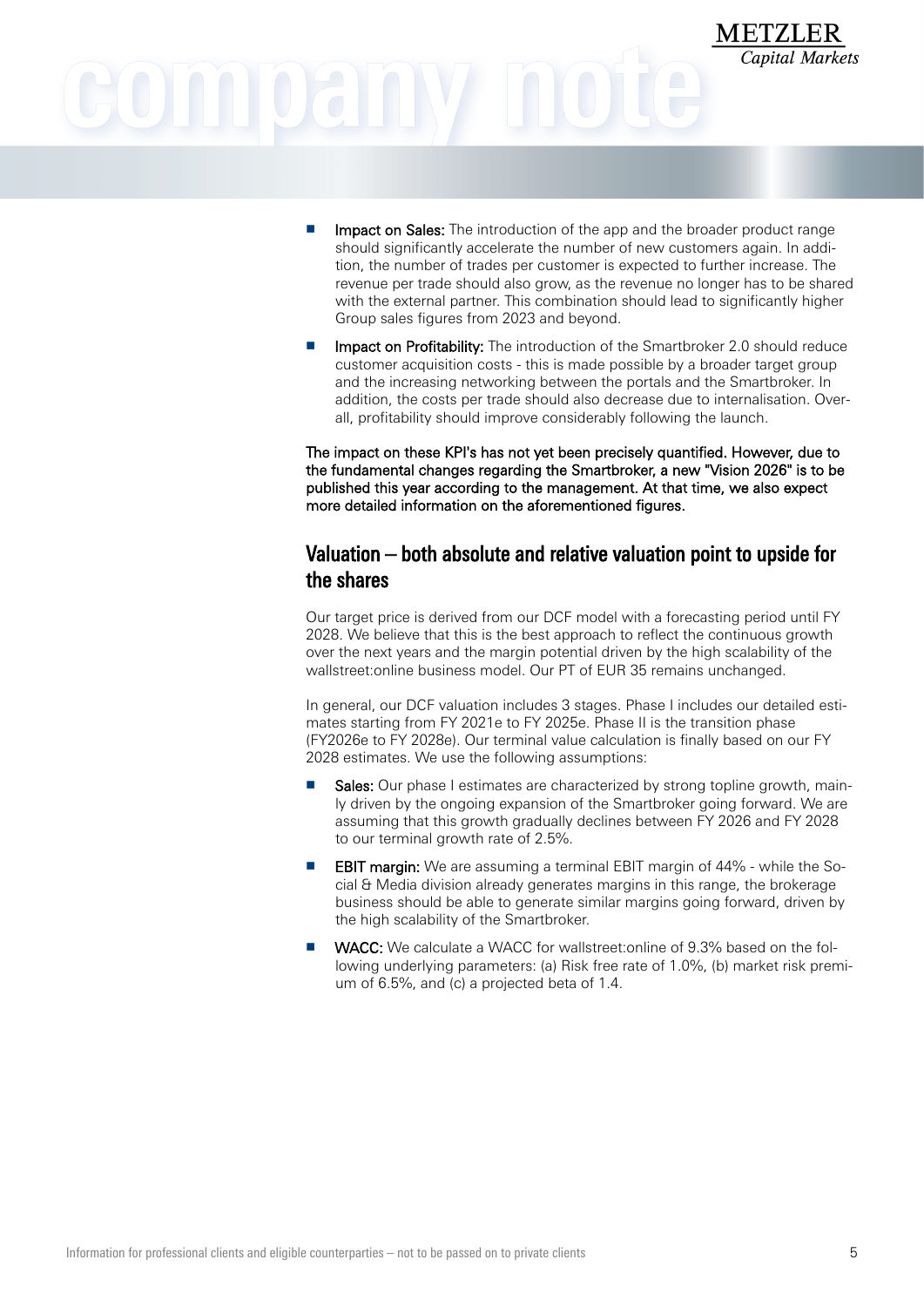## COMMOGINY

## **Our DCF valuation**

| Company                                       | FY21e   | FY22e | FY23e                   | <b>FY24e</b> | FY25e                    | FY26e | FY27e            |                  | FY 28e TV-year |
|-----------------------------------------------|---------|-------|-------------------------|--------------|--------------------------|-------|------------------|------------------|----------------|
| <b>Revenue</b>                                | 51      | 66    | 86                      | 106          | 125                      | 140   | 147              | 151              |                |
| $Y$ -o-y (in %)                               | 82.3    | 27.5  | 31.1                    | 23.3         | 18.0                     | 12.0  | 5.0              | 2.5%             |                |
| <b>EBIT</b>                                   | 4       | 11    | 29                      | 41           | 53                       | 60    | 64               | 66               |                |
| Margin (in %)                                 | 7.4     | 17.1  | 33.3                    | 38.6         | 42.2                     | 43.0  | 43.5             | 44.0             |                |
| <b>Taxes</b>                                  | 1       | 3     | 8                       | 12           | 16                       | 18    | 19 <sup>2</sup>  | $20^{\circ}$     |                |
| Tax rate (in %)                               | 25.0    | 30.0  | 30.0                    | 30.0         | 30.0                     | 30.0  | 30.0             | 30.0             |                |
| <b>D&amp;A</b>                                | 1       | 1     | 1                       | 1            | 1                        | 1     | 1                | 2                |                |
| in % of sales                                 | 1.2     | 1.0   | 1.0                     | 1.0          | 1.0                      | 1.0   | 1.0              | 1.0 <sup>2</sup> |                |
| <b>Gross cash flow</b>                        | 4       | 9     | 21                      | 30           | 38                       | 44    | 46               | 48               |                |
| Capex                                         | 8       | 8     | 2                       | 2            | 2                        | 2     | $\overline{2}$   | 2                |                |
| in % of sales                                 | 15.0    | 12.0  | 2.0                     | 1.7          | 1.6                      | 1.3   | 1.3 <sup>2</sup> | 1.3%             |                |
| <b>Increase in NWC</b>                        | -8      | 1     | $\overline{\mathbf{2}}$ | 1            | 1                        | 1     | 1                | 11               |                |
| in % of sales                                 | $-14.6$ | 2.2   | 2.2                     | 1.1          | 0.5                      | 0.5   | $0.5^{\circ}$    | 0.5 <sub>1</sub> |                |
| <b>Free cash flow</b>                         | 3       | $-1$  | 17                      | 27           | 36                       | 41    | 44               | 45               | 682            |
| <b>Present value FCF</b>                      | 3       | -1    | 15                      | 21           | 25                       | 27    | 26               | $25^{\circ}$     | 372            |
| Implied equity value and fair value per share |         |       |                         |              | <b>Model assumptions</b> |       |                  |                  |                |
| Enterprise value (beg. FY 2021)               |         |       | 513                     |              | Beta                     |       |                  |                  | 1.4            |
| Net debt                                      |         |       | $-20$                   |              | Risk-free rate           |       |                  |                  | 1.0            |
| <b>Equity value</b>                           |         |       | 533                     |              | <b>Risk premium</b>      |       |                  |                  | 6.5            |
| <b>Fair value per share</b>                   |         |       | 35.0                    |              | <b>WACC</b>              |       |                  |                  | 9.3            |

**METZLER** 

Capital Markets

Source: Metzler Research

## **Sensitivity analysis**

| In EUR m                     |      |     |     |                              |     |     |
|------------------------------|------|-----|-----|------------------------------|-----|-----|
|                              |      |     |     | Terminal sales growth (in %) |     |     |
|                              |      | 2.1 | 2.3 | 2.5                          | 2.7 | 2.9 |
|                              | 40.0 | 32  | 32  | 33                           | 34  | 34  |
| <b>EBIT</b> margin<br>(in %) | 42.0 | 33  | 33  | 34                           | 35  | 36  |
|                              | 44.0 | 34  | 35  | 35                           | 36  | 37  |
|                              | 46.0 | 35  | 36  | 37                           | 37  | 38  |
|                              | 48.0 | 36  | 37  | 38                           | 39  | 40  |
|                              |      |     |     |                              |     |     |

Sources: Metzler Research

In addition, we continue to see room for a multiple expansion as long as the Smartbroker continues to deliver on its targets. Relevant peers are trading at 8x FY 2022 sales, Wallstreet:online at 3x FY 2022 sales: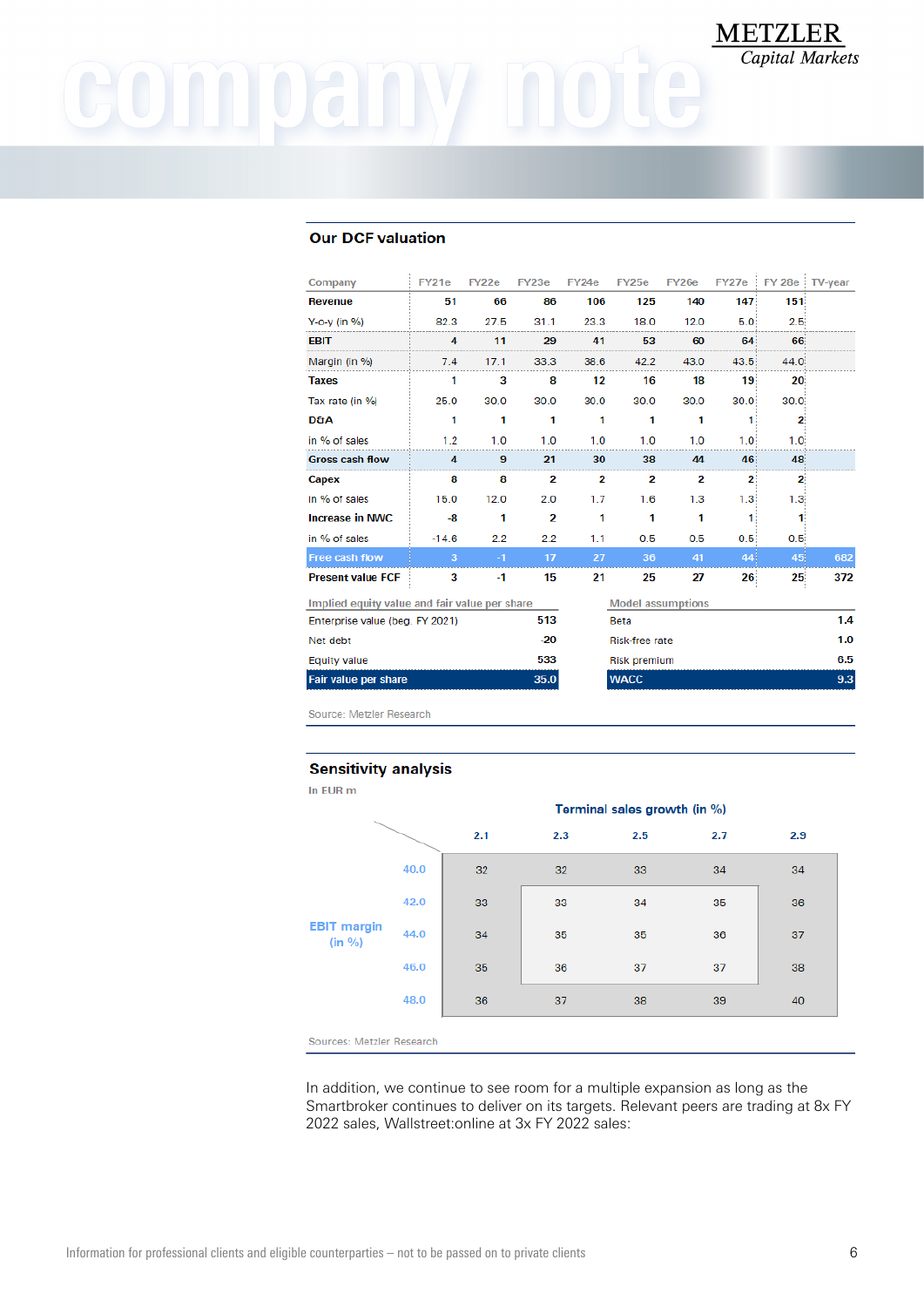## company note

## Peer group - global brokers

|                                                     |                |           |            |                   |         |                                          |               |                                        |                 | <b>EV/Sales</b> |                 | <b>EV/EBITDA</b> |
|-----------------------------------------------------|----------------|-----------|------------|-------------------|---------|------------------------------------------|---------------|----------------------------------------|-----------------|-----------------|-----------------|------------------|
| Company                                             | <b>Ticker</b>  | Rating    | <b>FX</b>  | Price<br>03/09/22 | (in m)  | <b>Market Cap Sales CAGR</b><br>21'-23'* | <b>EBITDA</b> | <b>EBITDA</b><br>margin 12m margin 24m | 12 <sub>m</sub> | 24m             | 12 <sub>m</sub> | 24m              |
| <b>FlatexDegiro</b>                                 | FTK GY         | Not rated | <b>EUR</b> | 18.5              | 2,026   | 21.4%                                    | 44.9%         | 52.6%                                  | n/a             | n/a             | n/a             | n/a              |
| <b>Avanza Holding</b>                               | <b>AZA SS</b>  | Not rated | <b>SEK</b> | 216.5             | 3,138   | $-8.2%$                                  | n/a           | n/a                                    | 9.2x            | 8.7x            | n/a             | n/a              |
| <b>Nordnet</b>                                      | <b>SAVE SS</b> | Not rated | <b>SEK</b> | 136.7             | 3,183   | $-7.8%$                                  | 70.2%         | 67.7%                                  | 8.6x            | 7.8x            | 12.2x           | n/a              |
| <b>Charles Schwab</b>                               | <b>SCHW US</b> | Not rated | <b>USD</b> | 75.7              | 130.496 | 11.7%                                    | 53.6%         | 60.0%                                  | <b>5.5x</b>     | 4.9x            | 10.2x           | 8.1x             |
| <b>Mean</b>                                         |                |           |            | $\sim$            | 34.711  | 4.3%                                     | 56.2%         | 60.1%                                  | 7.7x            | 7.1x            | 11.2x           | 8.1x             |
| * Coloulation based on LTM sales and 24m furd sales |                |           |            |                   |         |                                          |               |                                        |                 |                 |                 |                  |

 $\frac{\textbf{METZLER}}{\textit{Capital Markets}}$ 

Source: Bloomberg, Metzler Research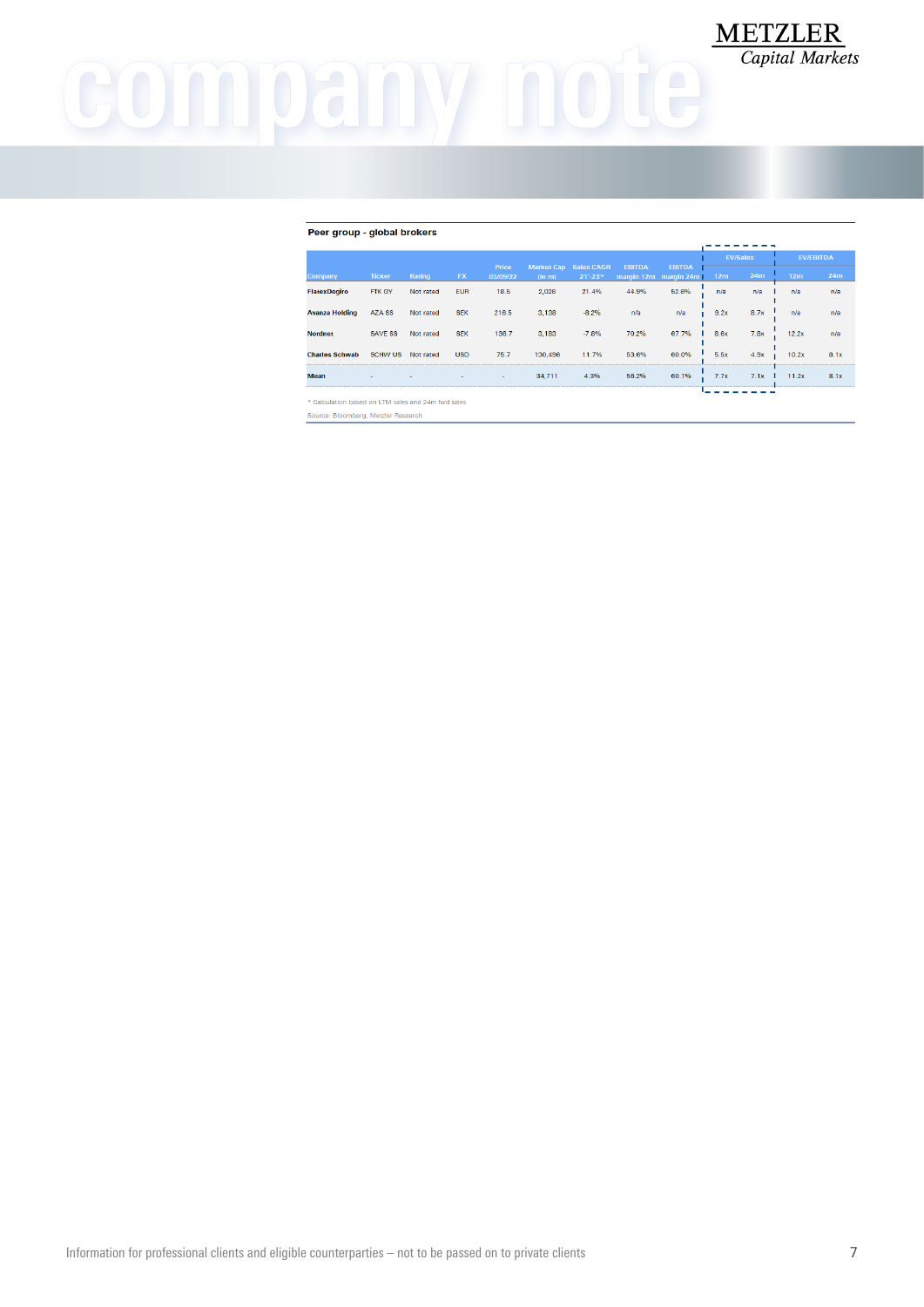## $0$ aln $V$

## Key Data

## Company profile

CEO: Matthias Hach CFO: Roland Nicklaus Berlin, Germany wallstreet:online was founded in 1998 and is headquartered in Berlin. Through its "Social & Media" division, the Company operates wallstreet-online.de, Germany's largest finance community, which, together with three further finance portals, generates approx. 320m page impressions per month (April 2021). wallstreet:online AG is also the operator of the Smartbroker. Smartbroker was launched in December 2019, and has established itself as Germany's #1 neobroker by assets under management and #2 by number of clients. In addition, the company operates an independent online financial intermediary business through its Classic Transaction division.

## Major shareholders

Andre Kolbinger / AKD Private Equity (56.5%), Management & Supervisory Board (7.5%)

| Key figures                         |                |               |                         |               |                |               |                |               |                |               |                |               |
|-------------------------------------|----------------|---------------|-------------------------|---------------|----------------|---------------|----------------|---------------|----------------|---------------|----------------|---------------|
| P&L (in EUR m)                      | 2018           | $\frac{0}{0}$ | 2019                    | $\frac{0}{0}$ | 2020           | $\frac{0}{0}$ | 2021e          | $\frac{0}{0}$ | 2022e          | $\frac{0}{0}$ | 2023e          | $\frac{0}{0}$ |
| Sales                               | 8              | 49.9          | 9                       | 10.0          | 28             | 229.9         | 51             | 82.3          | 66             | 27.5          | 86             | 31.1          |
| <b>EBITDA</b>                       | 3              | 71.4          | 4                       | 6.6           | 5              | 22.1          | 4              | $-2.5$        | 12             | 169.6         | 30             | 148.4         |
| EBITDA margin (%)                   | 44.7           | 14.3          | 43.3                    | $-3.1$        | 16.0           | $-63.0$       | 8.6            | $-46.5$       | 18.1           | 111.4         | 34.3           | 89.4          |
| <b>EBIT</b>                         | 3              | 80.4          | $\overline{\mathbf{4}}$ | 8.3           | $\overline{2}$ | 45.0          | 4              | 86.9          | 11             | 196.2         | 29             | 155.2         |
| EBIT margin (%)                     | 43.8           | 20.3          | 43.1                    | $-1.5$        | 7.2            | $-83.3$       | 7.4            | 2.5           | 17.1           | 132.3         | 33.3           | 94.7          |
| <b>Financial result</b>             | 0              | n.m.          | -1                      | $-362.5$      | 3              | 480.5         | -0             | $-118.3$      | $-0$           | 0.8           | $-1$           | $-12.4$       |
| <b>EBT</b>                          | 4              | 92.4          | 3                       | $-17.4$       | 5              | 50.9          | 3              | $-27.0$       | 11             | 223.6         | 28             | 161.3         |
| Taxes                               | $-0$           | $-237.0$      | $-1$                    | $-164.5$      | $-1$           | 10.4          | $-1$           | 17.3          | $-3$           | $-288.3$      | -8             | $-161.3$      |
| Tax rate (%)                        | $-11.6$        | n.a.          | $-37.2$                 | n.a.          | $-22.1$        | n.a.          | $-25.0$        | n.a.          | $-30.0$        | n.a.          | $-30.0$        | n.a.          |
| Net income                          | 3              | 82.1          | $\overline{2}$          | $-41.3$       | 4              | 87.1          | $\overline{2}$ | $-29.7$       | 8              | 202.0         | 20             | 161.3         |
| Minority interests                  | $\Omega$       | n.a.          | $\mathbf{0}$            | n.a.          | $\Omega$       | n.a.          | n.a.           | n.a.          | n.a.           | n.a.          | n.a.           | n.a.          |
| Net Income after minorities         | 3              | 82.1          | $\overline{2}$          | $-41.3$       | 4              | 87.1          | $\mathbf{2}$   | $-29.7$       | 8              | 202.0         | 20             | 161.3         |
| Number of shares outstanding (m)    | $\overline{2}$ | 63.4          | $\overline{2}$          | 7.8           | 14             | 699.0         | 15             | 5.0           | 15             | 0.0           | 15             | 0.0           |
| EPS adj. (EUR)                      | 1.94           | 11.5          | 1.06                    | $-45.5$       | 0.25           | $-76.6$       | 0.17           | $-33.1$       | 0.50           | 202.0         | 1.30           | 161.3         |
| DPS (EUR)                           | 0.00           | n.a.          | 0.00                    | n.a.          | 0.00           | n.a.          | 0.00           | n.a.          | 0.00           | n.a.          | 0.00           | n.a.          |
| Dividend yield (%)                  | 0.0            | n.a.          | 0.0                     | n.a.          | 0.0            | n.a.          | 0.0            | n.a.          | 0.0            | n.a.          | 0.0            | n.a.          |
| Cash Flow (in EUR m)                | 2018           | $\%$          | 2019                    | $\frac{0}{0}$ | 2020           | $\frac{0}{0}$ | 2021e          | $\frac{0}{0}$ | 2022e          | $\frac{0}{0}$ | 2023e          | $\frac{0}{0}$ |
| <b>Gross Cash Flow</b>              | 3              | 60.4          | 3                       | $-15.4$       | 4              | 36.3          | 4              | 1.7           | 9              | 142.0         | 21             | 143.5         |
| Increase in working capital         | $-0$           | n.a.          | $\mathbf{2}$            | n.a.          | 4              | n.a.          | -8             | n.a.          | 1              | n.a.          | $\overline{2}$ | n.a.          |
| Capital expenditures                | 0              | n.a.          | 0                       | 100.0         | 0              | 19.0          | 8              | n.m.          | 8              | 2.0           | $\overline{2}$ | $-78.1$       |
| $D+ACa$ pex (%)                     | 35.5           | n.a.          | 4.0                     | n.a.          | 523.5          | n.a.          | 8.0            | n.a.          | 8.3            | n.a.          | 50.0           | n.a.          |
| Free cash flow (Metzler definition) | 3              | 401.9         | $\mathbf 0$             | 93.3          | -1             | $-399.0$      | 3              | 653.6         | $-1$           | $-119.6$      | 17             | n.m.          |
| Free cash flow yield (%)            | 60.0           | n.a.          | 1.8                     | n.a.          | $-0.3$         | n.a.          | 1.0            | n.a.          | $-0.3$         | n.a.          | 7.1            | n.a.          |
| Dividend paid                       | $\overline{0}$ | n.a.          | $\mathbf{0}$            | n.a.          | $\overline{0}$ | n.a.          | 0              | n.a.          | $\overline{0}$ | n.a.          | $\overline{0}$ | n.a.          |
| Free cash flow (post dividend)      | 3              | 401.9         | 0                       | $-93.3$       | -1             | $-399.0$      | 3              | 653.6         | -1             | $-119.6$      | 17             | n.m.          |
| Balance sheet (in EUR m)            | 2018           | $\frac{0}{0}$ | 2019                    | $\frac{0}{0}$ | 2020           | $\frac{0}{0}$ | 2021e          | $\frac{0}{0}$ | 2022e          | $\frac{0}{0}$ | 2023e          | $\frac{0}{0}$ |
| Assets                              | 21             | 326.7         | 36                      | 73.3          | 51             | 42.0          | 77             | 50.6          | 84             | 9.1           | 104            | 24.0          |
| Goodwill                            | 0              | 225.8         | $\mathbf 0$             | 0.0           | 20             | n.m.          | 39             | 89.0          | 39             | 0.0           | 39             | 0.0           |
| Shareholders' equity                | 19             | 840.1         | 27                      | 40.6          | 30             | 11.3          | 51             | 69.0          | 59             | 14.8          | 78             | 33.6          |
| Equity/total assets (%)             | 92.9           | n.a.          | 75.4                    | n.a.          | 59.1           | n.a.          | 66.3           | n.a.          | 69.8           | n.a.          | 75.2           | n.a.          |
| Net Debt incl. Provisions           | -9             | $-178.0$      | $-4$                    | 51.4          | $-7$           | $-46.0$       | $-20$          | $-201.5$      | $-19$          | 5.7           | $-36$          | $-90.6$       |
| thereof pension provisions          | 0              | n.a.          | 0                       | n.a.          | 0              | n.a.          | 0              | n.a.          | 0              | n.a.          | $\mathbf 0$    | n.a.          |
| Gearing (%)                         | $-48.0$        | n.a.          | $-16.6$                 | n.a.          | $-21.7$        | n.a.          | $-38.8$        | n.a.          | $-31.9$        | n.a.          | $-45.5$        | n.a.          |
| Net debt/EBITDA                     | $-2.7$         | n.a.          | $-1.2$                  | n.a.          | $-1.5$         | n.a.          | $-4.5$         | n.a.          | $-1.6$         | n.a.          | $-1.2$         | n.a.          |

Sources: Bloomberg, Metzler Research

**METZLER Capital Markets**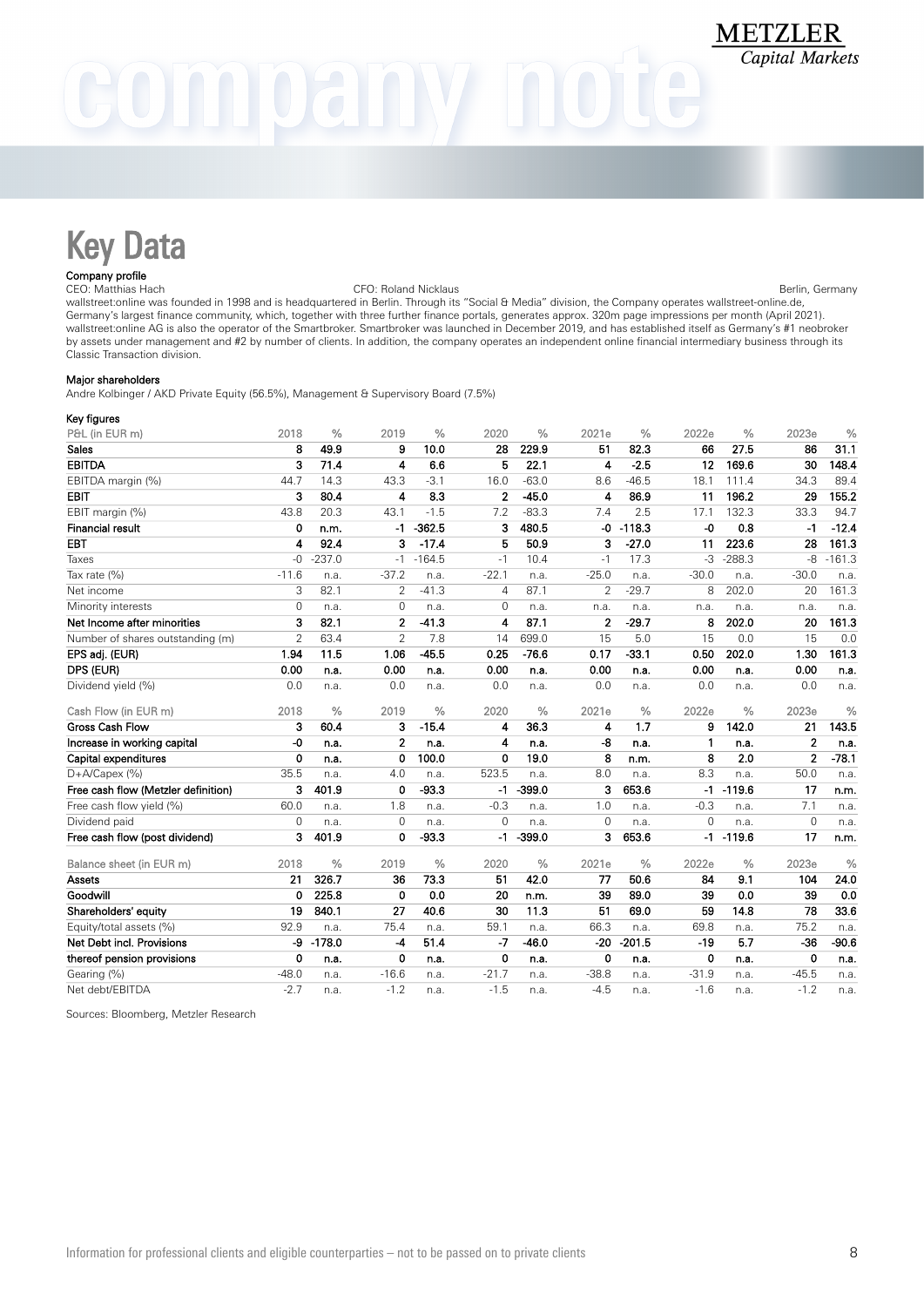## **Disclosures**

Recommendation history Recommendations for each financial instrument or issuer - mentioned in this document - published by Metzler in the past twelve months

**METZLER** 

Capital Markets

| nation     | Date of dissemi- Metzler recommendation *<br><b>Previous</b>          | Current | Current price ** | Price target * Author *** |                         |
|------------|-----------------------------------------------------------------------|---------|------------------|---------------------------|-------------------------|
|            | Issuer/Financial Instrument (ISIN): wallstreet: online (DE000A2GS609) |         |                  |                           |                         |
| 20.01.2022 | Buv                                                                   | Buy     | 20.10 EUR        |                           | 35.00 EUR Diedrich, Tom |
| 03.12.2021 | Buy                                                                   | Buy     | 23.10 EUR        |                           | 35.00 EUR Diedrich, Tom |
| 24.08.2021 | Buy                                                                   | Buy     | 24.80 EUR        |                           | 35.00 EUR Diedrich, Tom |
| 22.07.2021 | Buy                                                                   | Buy     | 21.90 EUR        |                           | 35.00 EUR Diedrich, Tom |
| 25.05.2021 | n.a.                                                                  | Buy     | 24.70 EUR        |                           | 35.00 EUR Diedrich, Tom |

\* Effective until the price target and/or investment recommendation is updated (FI/FX recommendations are valid solely at the time of publication)

- \*\* XETRA trading price at the close of the previous day unless stated otherwise herein
- \*\*\* All authors are financial analysts

## wallstreet:online

- 3 . Metzler, a company affiliated with Metzler and/or a person that has worked on compiling this report has been responsible or partly responsible for the offering of the issuer's financial instruments in the past twelve months.
- 13 . Metzler, a company affiliated with Metzler and/or a person that has worked on compiling this report has reached an agreement with the issuer relating to the production of investment recommendations.

Compiled: March 10, 2022 08:03 AM CET Initial release: March 10, 2022 08:03 AM CET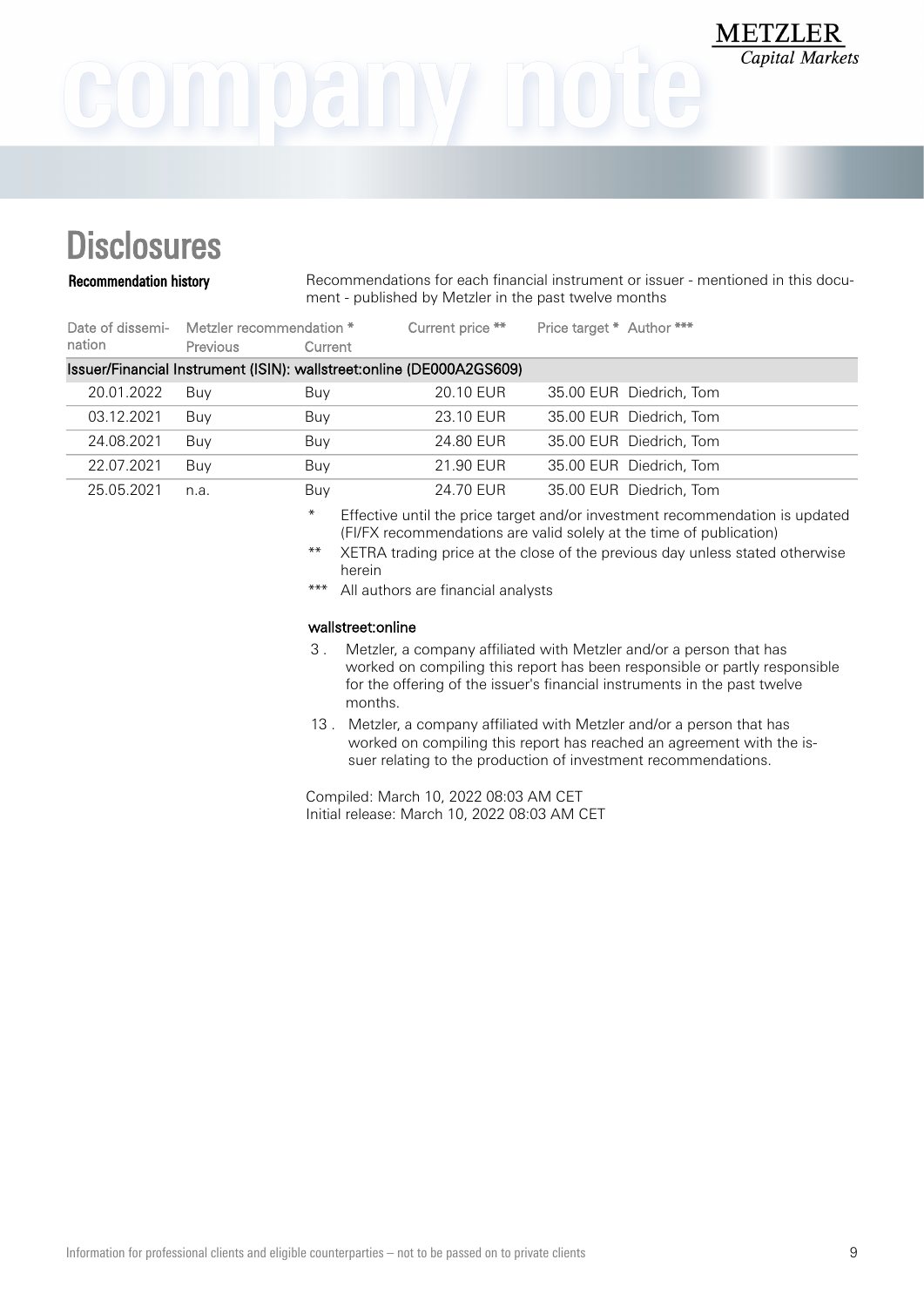## GOMNOANY NOU

## **Disclaimer**

This document has been prepared by B. Metzler seel. Sohn & Co. AG (Metzler) and is addressed exclusively to eligible counterparties and professional clients. It is thus not suitable for retail clients.

This document is based on information which is generally available and which Metzler believes to be fundamentally reliable. Metzler has not verified the accuracy or completeness of the information, however, and thus provides no warranty or representation in respect of the accuracy or completeness of the information, opinions, estimates, recommendations and forecasts contained in this document. Neither Metzler nor any of its shareholders or employees are liable for damage or any other disadvantage suffered due to inaccurate or incomplete information, opinions, estimates, recommendations or forecasts as a result of the distribution or use of or in connection to this document.

This document does not constitute or form part of any offer to buy or solicitation of any offer to buy securities, other financial instruments or other investment instruments. Neither does it take account of the particular investment objectives, financial situation or needs of individual recipients nor does it constitute personal investment advice. Metzler does not act as investment advisor or portfolio manager in preparing and publishing this document. Recipients must make their own investment decisions in accordance with their specific financial situation and investment objectives, based on independent processes and analyses, taking sales or other prospectuses, information memoranda and other investor information into account, and consult with an independent financial advisor where necessary. Recipients should note that any information regarding past performance should not be relied upon as an indication of future performance and should therefore not form the basis of any decision whether or not to invest in any financial instruments.

The information, opinions, estimates, recommendations and forecasts contained in this document reflect the personal views of the author at the time of publication on the financial instruments or issuers that form the subject of this document and do not necessarily reflect the opinions of Metzler, the issuer or third parties. They may also be subject to change on account of future events and developments. Metzler has no obligation to amend, supplement or update this document or to otherwise notify recipients in the event that any information, opinions, estimates, recommendations or forecasts stated herein should change or subsequently become inaccurate, incomplete or misleading. The model calculations contained in this document, if any, are examples showing the possible performance and are based on various assumptions (e.g. regarding earnings and volatility). The actual performance may be higher or lower, depending on market trends and on the correctness of assumptions underlying the model calculations. Accordingly, actual performance cannot be guaranteed, warranted or assured.

Recipients should assume that (a) Metzler is entitled to acquire orders for investment banking, securities or other services from or with companies which form the subject of research publications and that (b) analysts who were involved in preparing research publications may, within the scope of regulatory laws, be indirectly involved in the acquisition of such orders.

Metzler and its employees may hold positions in securities of the companies analysed or in other investment objects or may conduct transactions with such securities or investment objects.

This document is provided for information purposes only and may not be copied, duplicated, forwarded to third parties or otherwise published, in whole or in part, without Metzler's written consent. Metzler reserves all copyrights and rights of use, including those relating to electronic media. Insofar as Metzler provides hyperlinks to websites of the companies cited in research publications, this does not mean that Metzler confirms, recommends or warrants any data contained on the linked sites or data which can be accessed from such sites. Metzler accepts no liability for links or data, nor for any consequences which may arise as a result of following the links and/or using the data.

This document is subject to the laws of the Federal Republic of Germany. Venue of jurisdiction for any disputes shall be Frankfurt am Main, Germany.

By accepting this document the recipient declares his/her agreement with the above provisions.

## Information in accordance with Regulation (EU) No. 596/2014, Delegated Regulation (EU) No. 2016/958 and section 85 (1) of the German Securities Trading Act (Wertpapierhandelsgesetz)

## Persons responsible for this document

The company responsible for preparing this document is B. Metzler seel. Sohn & Co. AG, Untermainanlage 1, 60329 Frankfurt am Main, Germany, which is subject to supervision by the German Federal Financial Supervisory Authority (Bundesanstalt für Finanzdienstleistungsaufsicht; BaFin), Marie-Curie-Straße 24-28, 60439 Frankfurt/Main, Germany, and by the European Central Bank (ECB), Sonnemannstraße 20, 60314 Frankfurt/Main, Germany.

### Key information sources

The sources of information referred to when preparing research publications include publications by national and international media, the European Central Bank and other public authorities, information services (such as Reuters and Bloomberg), the financial press, published statistics, information published by rating agencies, annual reports and other information provided by the issuers.

## Valuation criteria and methods

Valuations are based on standard and acknowledged methods of fundamental and technical analysis (e.g. DCF model, peer-group analysis, sum-of-the-parts model, relativevalue analysis). The valuation models are affected by macro-economic values such as interest rates, exchange rates, commodities prices and economic performance, as well as by market sentiments. Detailed information on the valuation principles and methods used by Metzler and the assumptions on which they are based is available at: [www.metzler.com/disclaimer-capital-markets-en](http://www.metzler.com/disclaimer-capital-markets-en).

### Sensitivity of valuation parameters; risks

The figures on which the company valuations are based are date-specific estimates and thus carry inherent risks. They may be adjusted at any time without prior notice.

**METZLER**<br>Capital Markets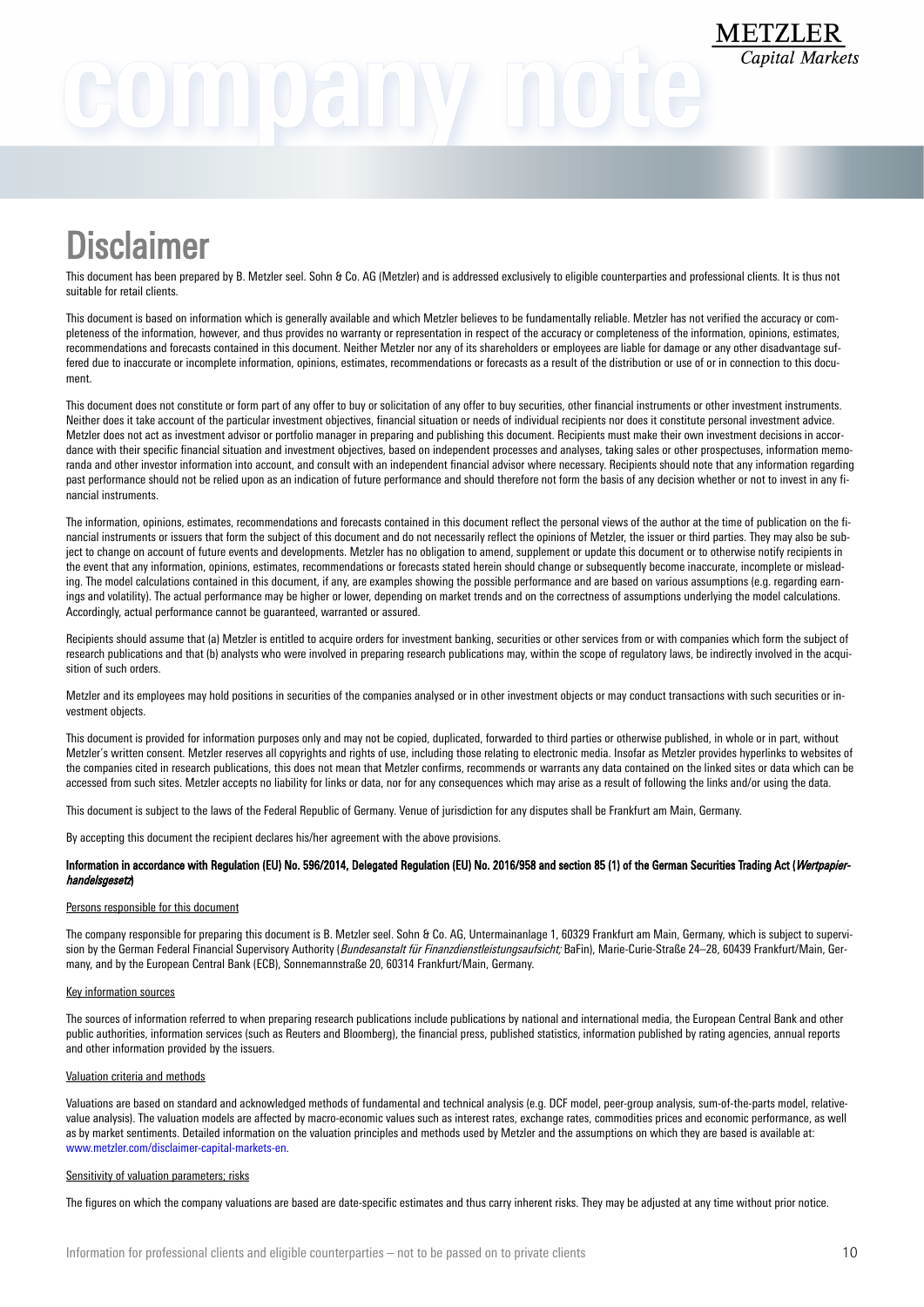# METZLER

Irrespective of the valuation principles and methods used and the assumptions on which they are based, there is always a risk that a particular price target is not achieved or that the assumptions and forecasts prove inaccurate. This can, for instance, be the result of unexpected changes in demand, management, technology, economic or political developments, interest rates, costs, the competitive situation, the legal situation and other factors. Investments in foreign markets and instruments are subject to additional risks, as a result of changes in exchange rates or in the economic, political or social situation, for instance. This outline of risks makes no claim to be exhaustive.

### Definition of categories for investment recommendations

The categories for investment recommendations in research publications by Metzler have the following meanings:

### Shares:

| <b>BUY</b><br>HOLD<br>SELL | The price of the analysed financial instrument is expected to rise in the next 12 months.<br>The price of the analysed financial instrument is expected to largely remain stable in the next 12 months.<br>The price of the analysed financial instrument is expected to fall in the next 12 months. |
|----------------------------|------------------------------------------------------------------------------------------------------------------------------------------------------------------------------------------------------------------------------------------------------------------------------------------------------|
| Bonds:                     |                                                                                                                                                                                                                                                                                                      |
| <b>BUY</b>                 | The analysed financial instrument is expected to perform better than similar financial instruments.                                                                                                                                                                                                  |
| HOLD                       | The analysed financial instrument is not expected to perform significantly better or worse than similar financial instruments.                                                                                                                                                                       |
| <b>SELL</b>                | The analysed financial instrument is expected to perform worse than similar financial instruments.                                                                                                                                                                                                   |

### Summary of investment recommendations

A list of all investment recommendations for each financial instrument or issuer published by Metzler in the past twelve months can be found at [www.metzler.com/disclaimer](http://www.metzler.com/disclaimer-capital-markets-en)[capital-markets-en](http://www.metzler.com/disclaimer-capital-markets-en).

The quarterly quotation of the number of all investment recommendations given as "buy", "hold", "sell" or similar for the past 12 months as a proportion of the total number of investment recommendations made by Metzler and the quotation of the proportion of these categories relating to issuers to whom Metzler has provided services within the meaning of Annex I sections A and B of Regulation 2014/65/EU within the past 12 months can be accessed and downloaded at [www.metzler.com/disclaimer-capital-markets](http://www.metzler.com/disclaimer-capital-markets-en)[en.](http://www.metzler.com/disclaimer-capital-markets-en)

## Planned updates of this document

This document reflects the opinion of the respective author at the time of its preparation. Any changes of factors can cause information, opinions, estimates, recommendations and forecasts contained in this document to cease to be accurate. No decision has as yet been taken as to whether, and if so when, this document will be updated. If an investment recommendation is updated, the updated investment recommendation replaces the previous investment recommendation upon publication.

### Compliance arrangements; conflicts of interest

All analysts are bound by Metzler's internal compliance regulations which ensure that the research publications are prepared in accordance with statutory and regulatory provisions. The analysts are classified as working in a confidential sector and are thus required to observe the resulting statutory and regulatory provisions. This is monitored on a regular basis by the Compliance department and external auditors. The Compliance department ensures that potential conflicts of interest do not affect the original result of the analysis. Metzler has a binding Conflicts of Interest Policy in place which ensures that relevant conflicts of interest within Metzler, the Metzler Group, the analysts and staff of Metzler's Capital Markets division and persons associated with them are avoided or, if they cannot be avoided, are appropriately identified, managed, disclosed and monitored. A detailed description of Metzler's policy for avoiding conflicts of interest is available at [www.metzler.com/disclaimer-capital-markets-en](http://www.metzler.com/disclaimer-capital-markets-en).

Details of the conflicts of interests to be disclosed under regulatory requirements are published at [www.metzler.com/disclosures-en](http://www.metzler.com/disclosures-en).

### Remuneration

The remuneration of the Metzler staff members and other persons involved in preparing this document is in no way, either in whole or in any variable part, directly or materially linked to transactions in securities services or other transactions processed by Metzler.

### Prices

All prices for financial instruments stated in this document are, unless otherwise stated, closing prices for the trading day preceding the respective stated publication date on the market which we regard as the most liquid market for the respective financial instrument.

### Scope of application

This document was prepared in the Federal Republic of Germany in line with the legal provisions valid there. It may therefore be possible that this document does not comply with all provisions relating to the preparation of such documents in other countries.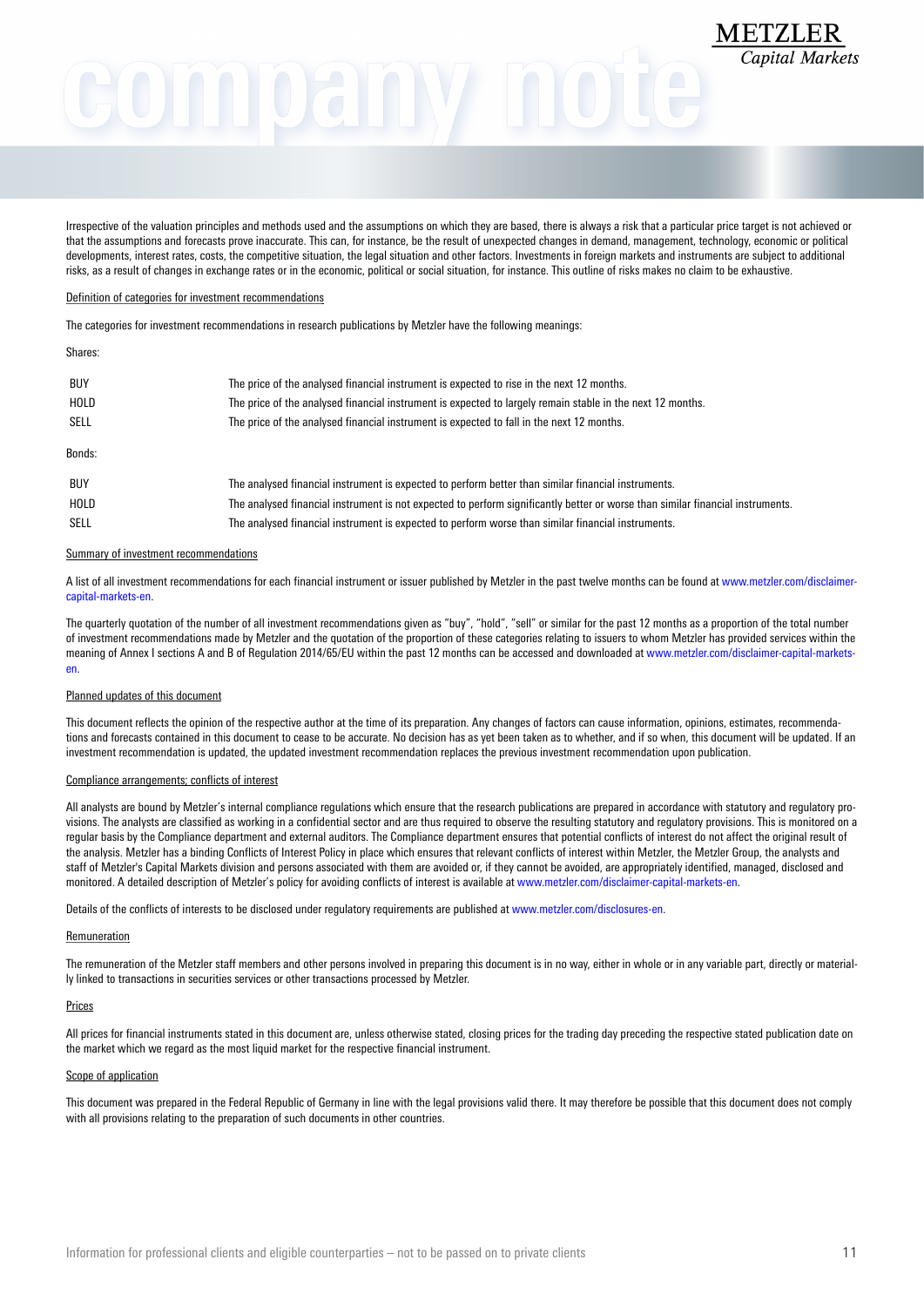company note

| <b>Metzler Capital Markets</b><br>B. Metzler seel. Sohn & Co. AG<br>Untermainanlage 1<br>60329 Frankfurt/Main, Germany<br>Phone +49 69 2104-extension<br>Fax +49 69 2104-679<br>www.metzler.com |                     | Mario Mattera                                              | <b>Head of Capital Markets</b> |      |
|-------------------------------------------------------------------------------------------------------------------------------------------------------------------------------------------------|---------------------|------------------------------------------------------------|--------------------------------|------|
|                                                                                                                                                                                                 |                     |                                                            |                                |      |
| Research<br>Fax +49 69 283159                                                                                                                                                                   | Pascal Spano        | Head of Research                                           | 4365                           |      |
|                                                                                                                                                                                                 | Guido Hoymann       | Head of Equity Research<br>Transport, Utilities/Renewables |                                | 398  |
|                                                                                                                                                                                                 | Stephan Bauer       | Industrial Technology                                      |                                | 4363 |
|                                                                                                                                                                                                 | Stephan Bonhage     | Small/Mid Caps, Construction                               |                                | 525  |
|                                                                                                                                                                                                 | Tom Diedrich        | Media, Retail                                              |                                | 239  |
|                                                                                                                                                                                                 | Alexander Neuberger | Industrial Technology, Small/Mid Caps                      |                                | 4366 |
|                                                                                                                                                                                                 | Holger Schmidt      | Software, Technology, Telecommunications                   |                                | 4360 |
|                                                                                                                                                                                                 | Jochen Schmitt      | Financials, Real Estate                                    |                                | 4359 |
|                                                                                                                                                                                                 | David Varga         | <b>Basic Resources</b>                                     |                                | 4362 |
|                                                                                                                                                                                                 | Jürgen Pieper       | Automobiles, Senior Advisor                                |                                | 529  |
|                                                                                                                                                                                                 | Hendrik König       | Strategy / Quantitative Research                           |                                | 4371 |
|                                                                                                                                                                                                 | Sergii Piskun       | Quantitative Research                                      |                                | 237  |
|                                                                                                                                                                                                 | Eugen Keller        | Head of FI/FX Research                                     |                                | 329  |
|                                                                                                                                                                                                 | Cem Keltek          | <b>FI/FX Strategy</b>                                      |                                | 527  |
|                                                                                                                                                                                                 | Juliane Rack        | <b>FI/FX Strategy</b>                                      |                                | 1748 |
|                                                                                                                                                                                                 | Sebastian Sachs     | <b>FI/FX Strategy</b>                                      |                                | 526  |
| Equities                                                                                                                                                                                        | Mustafa Ansary      | Head of Equities                                           |                                | 351  |
|                                                                                                                                                                                                 |                     | <b>Head of Equity Sales</b>                                |                                |      |
| Sales                                                                                                                                                                                           | Eugenia Buchmüller  |                                                            |                                | 238  |
|                                                                                                                                                                                                 | Uwe Hohmann         |                                                            |                                | 366  |
|                                                                                                                                                                                                 | Hugues Jaouen       |                                                            |                                | 4173 |
|                                                                                                                                                                                                 | Alexander Kravkov   |                                                            |                                | 4172 |
|                                                                                                                                                                                                 | Jasmina Schul       |                                                            |                                | 1766 |
| Trading                                                                                                                                                                                         | Sven Knauer         | Head of Equity Trading                                     |                                | 245  |
|                                                                                                                                                                                                 | Kirsten Fleer       |                                                            |                                | 246  |
|                                                                                                                                                                                                 | Stephan Schmelzle   |                                                            |                                | 247  |
|                                                                                                                                                                                                 | Thomas Seibert      |                                                            |                                | 228  |
| <b>Corporate Solutions</b>                                                                                                                                                                      | Dr. Karsten Iltgen  | Head of Corporate Solutions                                |                                | 510  |
|                                                                                                                                                                                                 | Thomas Burkart      |                                                            |                                | 511  |
|                                                                                                                                                                                                 | Adrian Takacs       |                                                            |                                | 512  |

**METZLER**<br>Capital Markets